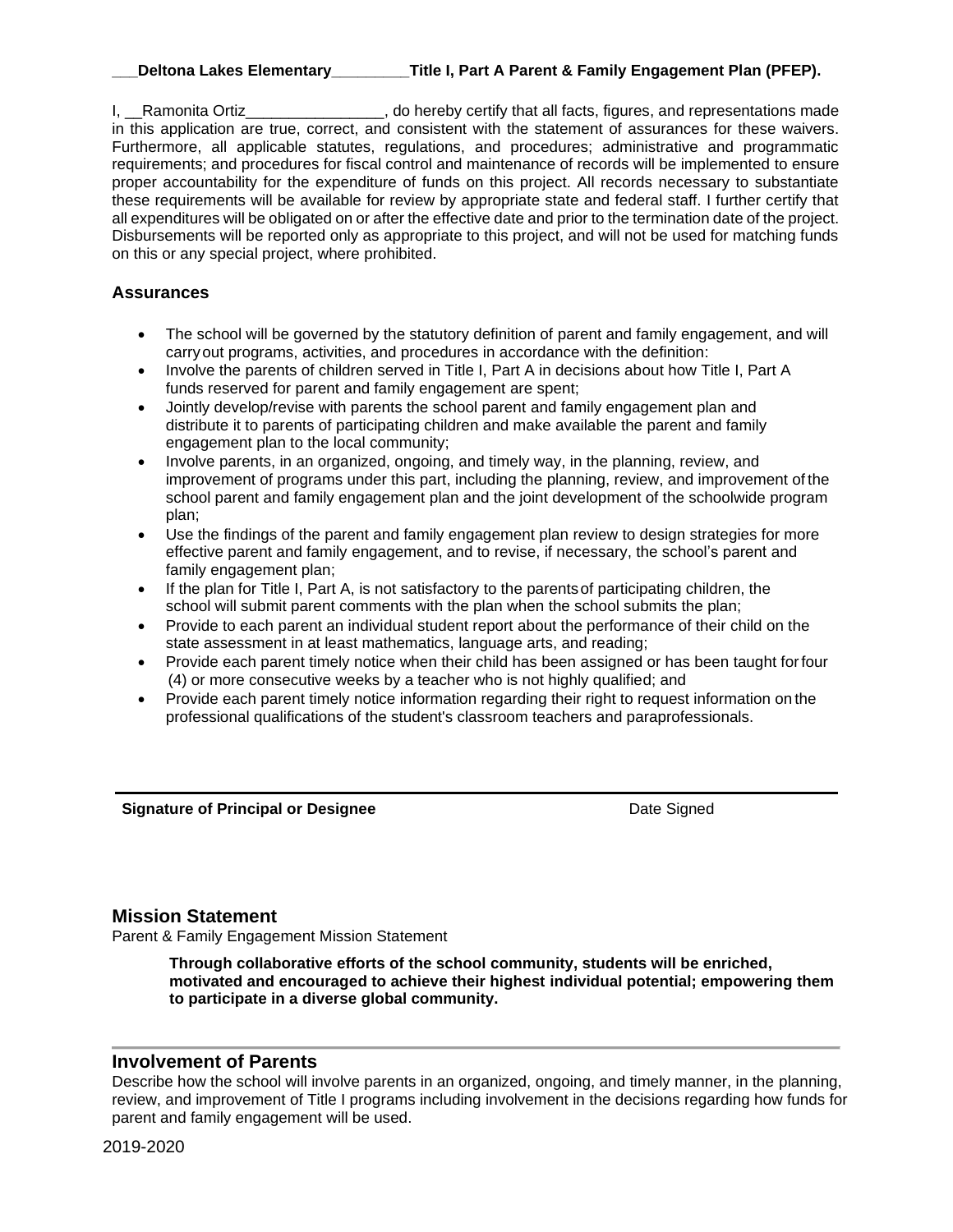**Response:** The School Advisory Council (SAC) meets monthly and is responsible for the planning, review and improvement of the Title I program. All parents are invited to be members of the Team Volusia Elementary SAC. SAC members provide input on the Parent & Family Engagement Plan and the Title I budget was discussed, as well as all other plans related to school improvement. Parent surveys are also used to solicit parent input. Comments from parents are documented on SAC meeting minutes.

## **Coordination and Integration**

Describe how the school will coordinate and integrate parent and family engagement programs and activities that teach parents how to help their children at home, to the extent feasible and appropriate, including but not limited to, other federal programs such as: Head Start, Early Reading First, Even Start, Home Instruction Programs for Preschool Youngsters, the Parents as Teachers Program, public preschool, Title I, Part C, Title II, Title III, Title IV, and Title VI.

| <b>count</b>   | Program              | Coordination                                                                                                                                                                                                                                                                                                                                                                                                                                                                                       |
|----------------|----------------------|----------------------------------------------------------------------------------------------------------------------------------------------------------------------------------------------------------------------------------------------------------------------------------------------------------------------------------------------------------------------------------------------------------------------------------------------------------------------------------------------------|
|                |                      | Parent support is offered through migrant services such as translation, tutoring,<br>Title I, Part parent/kid activity nights and workshops on school success, Migrant Parent Advisory<br>Council, medical and food assistance programs referrals.                                                                                                                                                                                                                                                 |
| $\overline{c}$ | Title X,<br>Homeless | School works closely with coordinator to ensure that homeless students have<br>school supplies, community resources and transportation.                                                                                                                                                                                                                                                                                                                                                            |
| IЗ             | Title I, Part        | Head Start VPK works with our school staff to coordinate transition plans for<br>students and ensure continuity of services.                                                                                                                                                                                                                                                                                                                                                                       |
| $\overline{4}$ |                      | Supplemental Tutoring before or after school. Supplemental materials and supplies<br>needed to close the achievement gap. Supplemental funds for on-going staff<br>Title I Part development as determined by the results of FSA data.                                                                                                                                                                                                                                                              |
| 5              | Title II             | The district provides on going Professional Development in the core subject areas<br>to ensure quality instruction and student success.                                                                                                                                                                                                                                                                                                                                                            |
| 6              | Title III            | Additional support and resources provided by the school will be discussed with<br>parents during LEP committee meetings. The district ESOL Coordinator and staff<br>provide ongoing support and professional development to teachers and<br>paraprofessionals to ensure instructional best practices are utilized. Teachers<br>consistently progress monitor the ELL students to identify specific needs, target<br>interventions/enrichments to ensure the appropriate pathway toward graduation. |

# **Annual Parent Meeting**

Describe the specific steps the school will take to conduct an annual meeting designed to inform parents of participating children about the school's Title I program, the nature of the Title I program (schoolwide or targeted assistance), Adequately Yearly Progress, school choice, supplemental educational services, and the rights of parents. Include timeline, persons responsible, and evidence the school will use to demonstrate the effectiveness of the activity.

| <b>count</b>   | <b>Activity/Tasks</b>                                      | <b>Person</b><br><b>Responsible</b> | <b>Timeline</b>   | <b>Evidence of Effectiveness</b>                                 |
|----------------|------------------------------------------------------------|-------------------------------------|-------------------|------------------------------------------------------------------|
| 11             | Establish Open<br>House date and<br><b>activities</b>      | Principal                           | September<br>2019 | Date set on school calendar, Advertised on<br>marquee and flyers |
| $\overline{2}$ | Prepare agendas for<br>Open House                          | Principal                           | September<br>2019 | Completion of agenda                                             |
| $\mathbf{3}$   | Gather information<br>lon Title I such as<br>brochures and | Principal                           | September<br>2019 | Information prepared for distribution                            |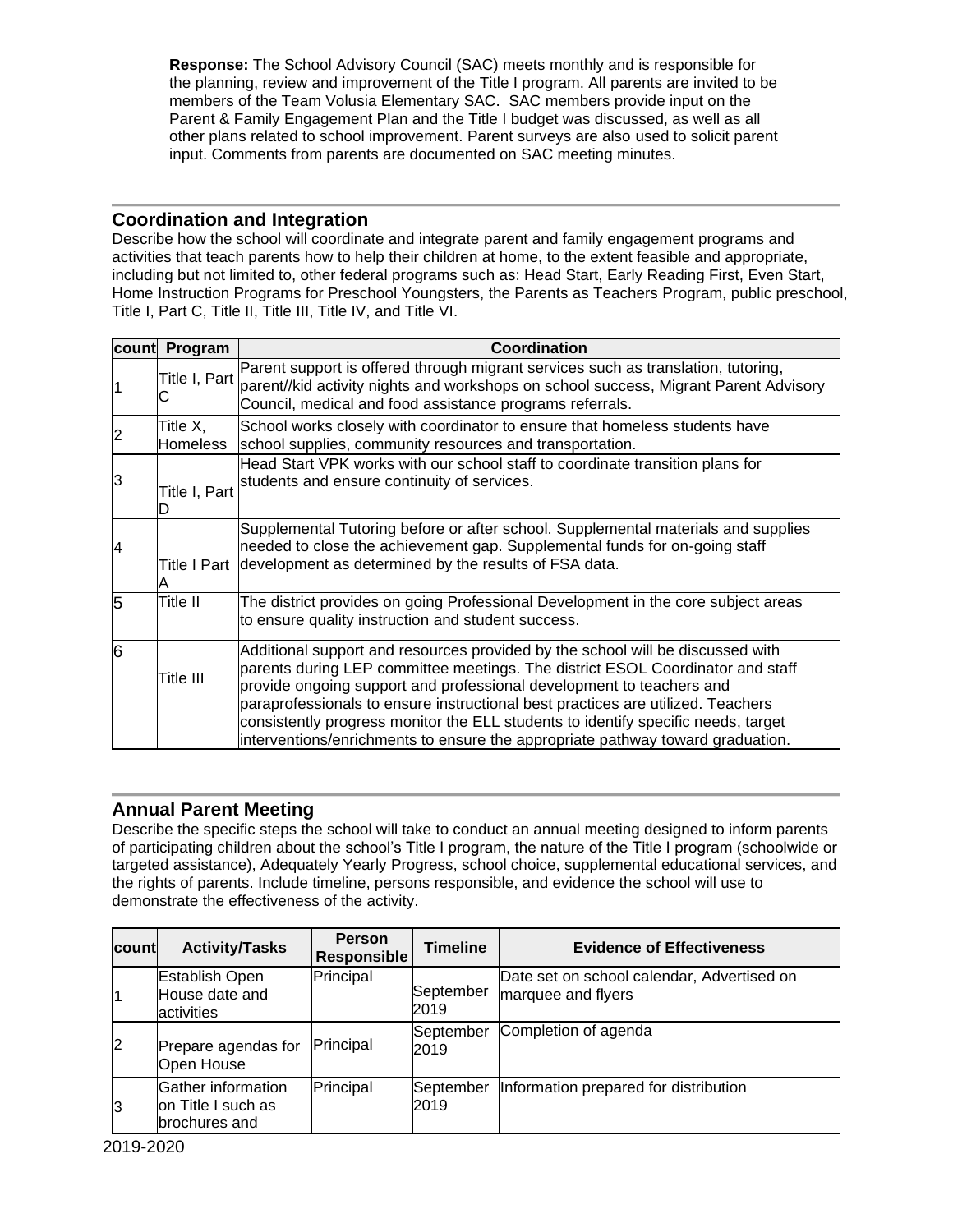|   | <b>PowerPoint</b><br>outlining services                         |                       |                   |                                                                                                       |
|---|-----------------------------------------------------------------|-----------------------|-------------------|-------------------------------------------------------------------------------------------------------|
| 4 | Train teachers about<br>plans/goals of Open<br>House            | Principal             | September<br>2019 | <b>Faculty meeting minutes and comments</b>                                                           |
|   | Advertise Open<br>House                                         | Principal<br>Teachers | September<br>2019 | School calendar, school website, newsletters,<br>flyers, Connect 5 message, Classroom<br>Inewsletters |
|   | Prepare information<br>lon curriculum and<br>class expectations | Teachers              | September<br>2019 | Title I Parent Survey                                                                                 |
|   | Annual Title I Meeting                                          | Principal             | September<br>2019 | <b>Parent Survey Forms</b>                                                                            |
|   | Open House                                                      | Principal             | September<br>2019 | Sign in sheets, Parent input forms                                                                    |
|   | Annual Title I Meeting                                          |                       |                   |                                                                                                       |

## **Flexible Parent Meetings**

Describe how the school will offer a flexible number of meetings, such as meetings in the morning or evening, and may provide with Title I funds, transportation, child care, or home visits, as such services related to parent and family engagement.

**Response:** Workshops and meetings will be scheduled at different times to accommodate parents' varying schedules and availability. Meetings may be scheduled in the morning, afternoon, or evening. Activities such as Open House, Annual Title I meeting and various informational nights are held in the evenings. Generally, SAC meetings are held after school. Input for the School Improvement Plan is solicited from parents; we schedule input times in the morning, afternoon, and evening to ensure that parents can participate. Parent Input is also on every SAC agenda. Also, parents have the opportunity to provide input on our school website as well as the front office.

# **Building Capacity**

Describe how the school will implement activities that will build the capacity for strong parent and family engagement, in order to ensure effective involvement of parents and families and to support a partnership among the school involved, parents, and the community to improve student academic achievement. Describe the actions the school will take to provide materials and training to help parents and families work with their child to improve their child's academic achievement. Include information on how the school will provide other reasonable support for parent and family engagement activities as parents may request.

| count          | <b>Content and Type</b><br>of Activity                                          | <b>Person</b><br>Responsible | <b>Anticipated Impact on</b><br><b>Student Achievement</b>                                          | <b>Timeline</b>        | <b>Evidence of</b><br><b>Effectiveness</b> |
|----------------|---------------------------------------------------------------------------------|------------------------------|-----------------------------------------------------------------------------------------------------|------------------------|--------------------------------------------|
| 11             | <b>Annual Title I</b><br>Meeting                                                | Principal/School<br>Staff    | Provide information to<br>parents regarding Title I<br>services available                           | Septem<br>lber<br>2019 | Sign-In<br>sheets,<br>parent input<br>form |
| $\overline{2}$ | Parenting Training,<br><b>SAC Membership</b><br><b>School Staff</b><br>Training |                              | Increase parents'<br>knowledge of academic<br>expectations and foster<br>parent/school partnerships | Septem<br>lber<br>2019 | Sign-in sheets                             |
| l3             | Family<br>Literacy,                                                             | <b>School Staff</b>          | Provide parents with<br>strategies to increase                                                      | Spring<br>2020         | Parent program<br>evaluations              |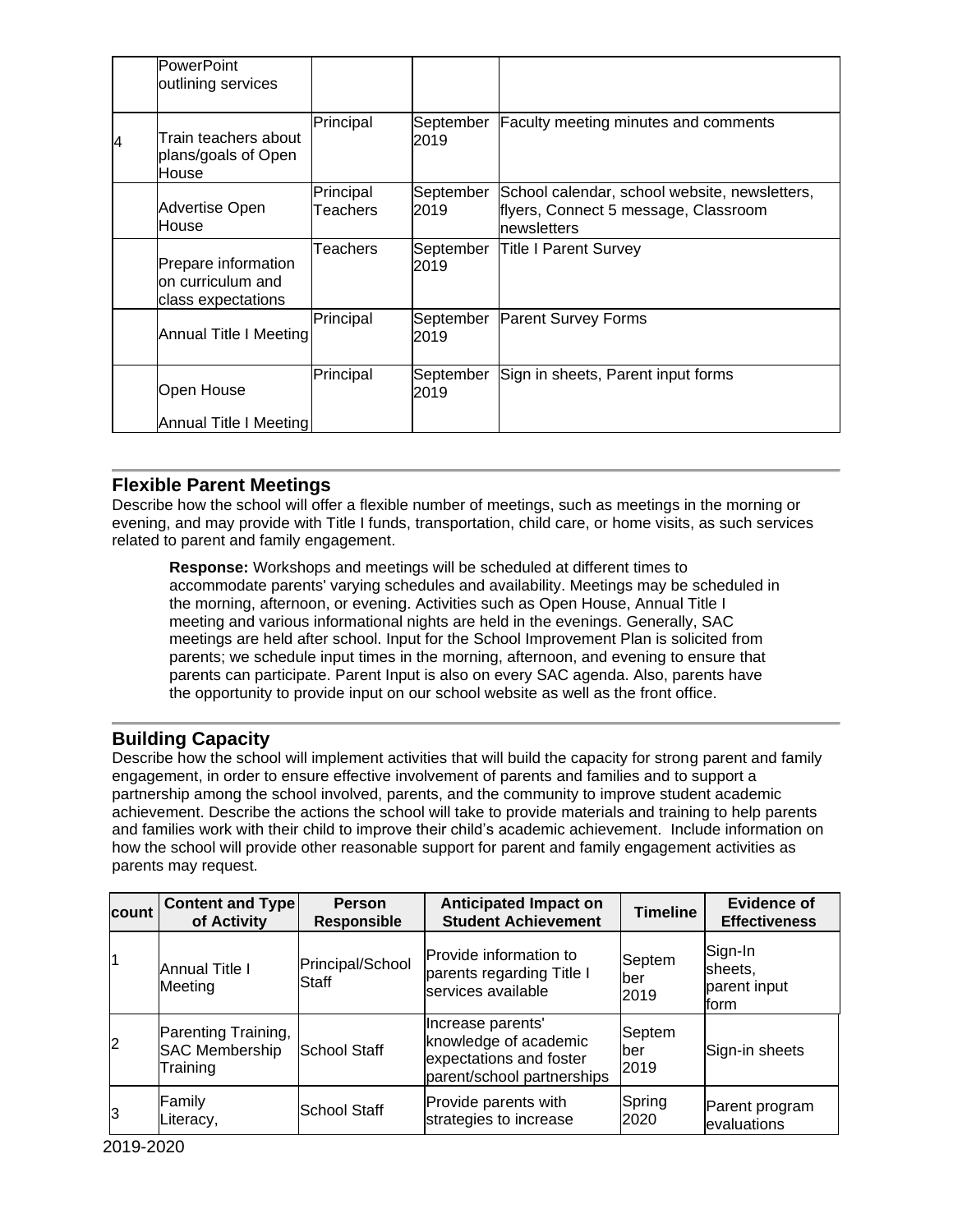|   | Parents-to-<br>Kids(English/<br>Spanish)                                                                              |                                                                                                  | family literacy                                                                                                                                            |                   |                                                               |
|---|-----------------------------------------------------------------------------------------------------------------------|--------------------------------------------------------------------------------------------------|------------------------------------------------------------------------------------------------------------------------------------------------------------|-------------------|---------------------------------------------------------------|
| 4 | Reading Strategies,<br>Literacy Night<br>Read-a-thon                                                                  | School Staff                                                                                     | Provide information to<br>parents on how to help<br>their children be better<br>readers                                                                    | Spring<br>2020    | Parent input<br>form                                          |
|   |                                                                                                                       |                                                                                                  |                                                                                                                                                            |                   |                                                               |
|   | <b>Student Academic</b><br>Achievement<br>Standards and Title School Staff<br>I Program<br>Information, Open<br>House |                                                                                                  | Provide information to<br>parents on expectations<br>and how parents can help<br>their children                                                            | September<br>2019 | Sign-in<br>sheets, Title<br>I Survey,<br>parent input<br>form |
|   | Kindergarten<br>Orientation                                                                                           | Principal,<br>Guidance<br>Counselor,<br>Academic Coach                                           | Provide parents of<br>incoming Kindergarten<br>students information<br>regarding school<br>programs, enrollment, and<br>parent resources                   | May 2020          | Sign-in<br>sheets,<br>parent input<br>form                    |
|   | Parent Leadership<br>Conference                                                                                       | Principal,<br>Guidance<br>Counselor, ESOL<br>Staff, Reading<br>Coach,<br>Intervention<br>Teacher | Provide information in<br>English and Spanish for<br>our ESOL parents<br>including parent<br>resources, curriculum<br>guides, and volunteer<br>information | October<br>2019   | Sign-in<br>sheets,<br>parent input<br>form, survey            |
|   |                                                                                                                       |                                                                                                  |                                                                                                                                                            |                   |                                                               |
|   | Math Night Make &<br><b>Take</b>                                                                                      | $K-5$                                                                                            | Parents and students will<br>be invited to a night to<br>participate in creating<br>math activities related to<br>the standards to practice<br>at home.    | Dec. 2019         | Sign in<br>sheets,<br>surveys,<br>parent input<br>form        |
|   | <b>FSA Parent Info</b>                                                                                                | $3 - 5$                                                                                          | Provide parents<br>information regarding the<br>FSA assessment.                                                                                            | January<br>2020   | Surveys,<br>parent input<br>form                              |
|   | <b>Title I Parent</b><br><b>Discussion Meeting</b>                                                                    | K-5                                                                                              | Parents were invited to a<br>question and answer<br>session with<br>representatives from DOE.                                                              | February<br>2020  | Sign-in<br>sheets,<br>parent input<br>form                    |
|   | <b>FACT FAIR</b>                                                                                                      | $K-5$                                                                                            | Parents were invited to a<br>community resource fair.                                                                                                      | April 2020        | Handouts,<br>community<br>resources,<br>backpacks             |
|   | Science Expo                                                                                                          | 5                                                                                                | Parents were invited to<br>view Science Fair<br>programs and information<br>regarding 5 <sup>th</sup> grade<br>Science test.                               | March<br>2020     | Handouts,<br>parent input<br>form                             |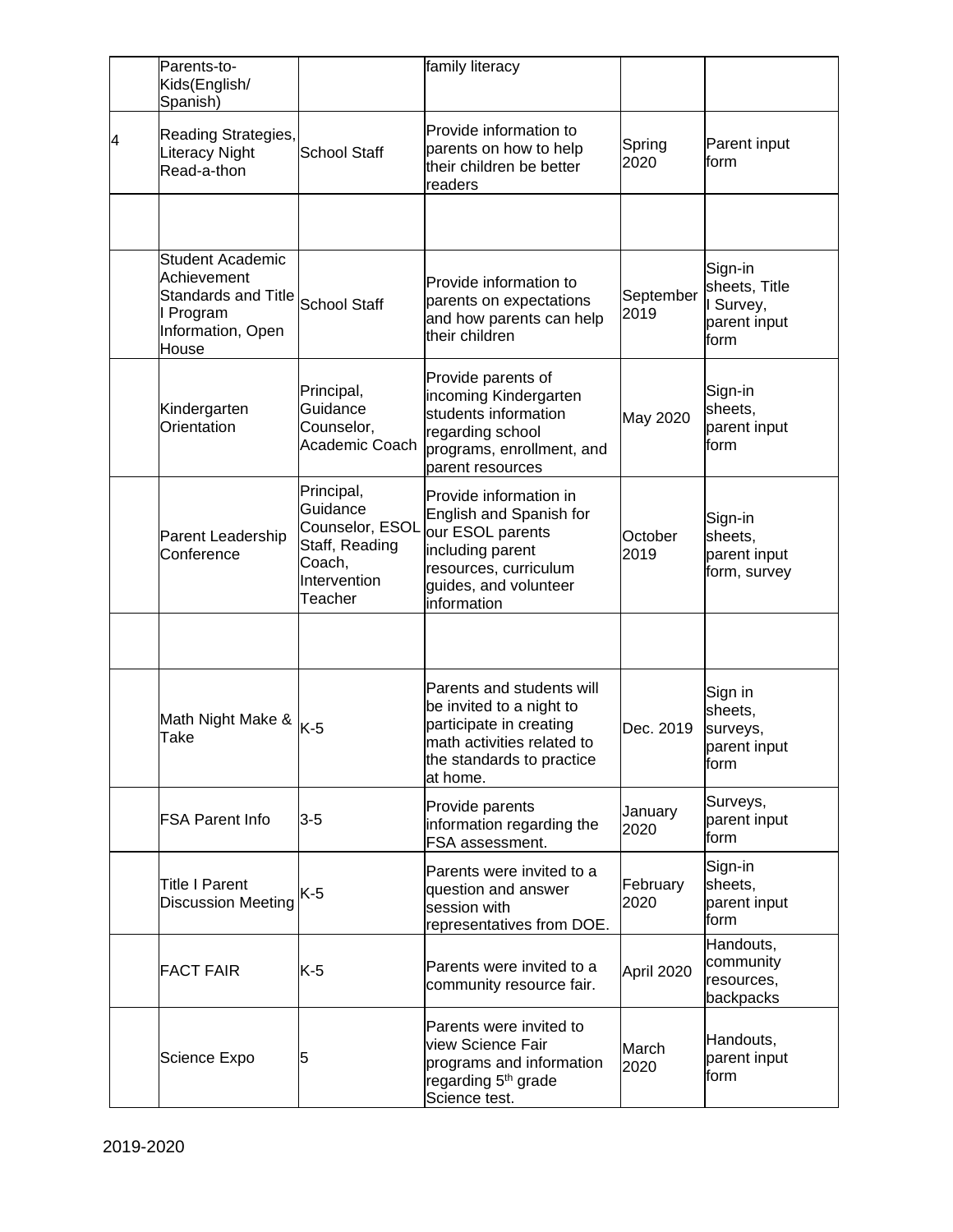| Science Night     | $K-5$ | <b>Parents and students will</b><br>be invited to a night filled<br>with activities to explore a<br>topic in science. | Nov. 2019  | Hands on<br>Activities,<br>Parent input<br>form                            |
|-------------------|-------|-----------------------------------------------------------------------------------------------------------------------|------------|----------------------------------------------------------------------------|
| Publix Math Night | $K-5$ | <b>Parents and students will</b><br>be invited to Publix to<br>compete math related<br>activities.                    | Sept. 2019 | Math<br>activities,<br>sign in<br>sheets,<br>parent input<br><b>Iforms</b> |

# **Staff Training**

Describe the professional development activities the school will provide to educate the teachers, pupil services personnel, principals, and other staff in how to reach out to, communicate with, and work with parents as equal partners, in the value and utility of contributions of parents, and in how to implement and coordinate parent and family engagement programs, and build ties between parents and schools.

| count          | <b>Content and</b><br><b>Type of</b><br><b>Activity</b>                                                                                                                                                   | <b>Person</b><br>Responsible                                            | <b>Anticipated Impact</b><br>on Student<br><b>Achievement</b>                                                                                  | <b>Timeline</b>                     | <b>Evidence of</b><br><b>Effectiveness</b>                              |
|----------------|-----------------------------------------------------------------------------------------------------------------------------------------------------------------------------------------------------------|-------------------------------------------------------------------------|------------------------------------------------------------------------------------------------------------------------------------------------|-------------------------------------|-------------------------------------------------------------------------|
| $\overline{1}$ | Parent<br>Involvement<br>"Family Friendly   Contact<br>Schools"                                                                                                                                           | <b>PIRC</b><br>PIRC's Training Representative, Title participate in the | Provide school staff<br>with strategies for<br>encouraging parents to Spring<br>educational process to<br>increase student<br>achievement.     | 2020                                | Sign-in sheets,<br>agenda, presentation<br>materials, Title I<br>survey |
| $\overline{c}$ | <b>Different</b><br>Levels of<br>Parent<br>Involvement<br>(DLOPI)                                                                                                                                         | Principal                                                               | Improve the ability of<br>staff to work effectively Fall 2019<br>with parents                                                                  |                                     | Sign-in sheets,<br>agenda, presentation<br>materials, input sheets      |
| 3              | Presentation of<br>Parent<br>Involvement<br>Plan at Faculty<br>Meeting                                                                                                                                    | Principal, Title I<br>Contact                                           | Teachers will learn<br>about Title I<br>programs and<br>services to increase<br>parental<br>involvement.                                       | September<br>2019                   | Sign-in sheets,<br>presentation<br>materials                            |
| 4              | Value of<br>Parental<br>Involvement: A<br>quarterly<br>newsletter will<br>be distributed to Principal, Title I<br>teachers that<br>includes<br>information on<br>the value of<br>parental<br>involvement. | Contact                                                                 | Improve the ability of<br>staff to work effectively<br>with parents by<br>providing examples of<br>best practices for<br>parental involvement. | Quarterly<br>throughout<br>the year | Handouts, email<br>communication                                        |
| 5              | Communicating<br>with Parents                                                                                                                                                                             | <b>School Staff</b>                                                     | Shared information<br>regarding how to<br>communicate<br>effectively with parents 2020<br>to increase student<br>lachievement.                 | Spring                              | Agenda, handouts,<br>sign-sheet,<br>PowerPoint                          |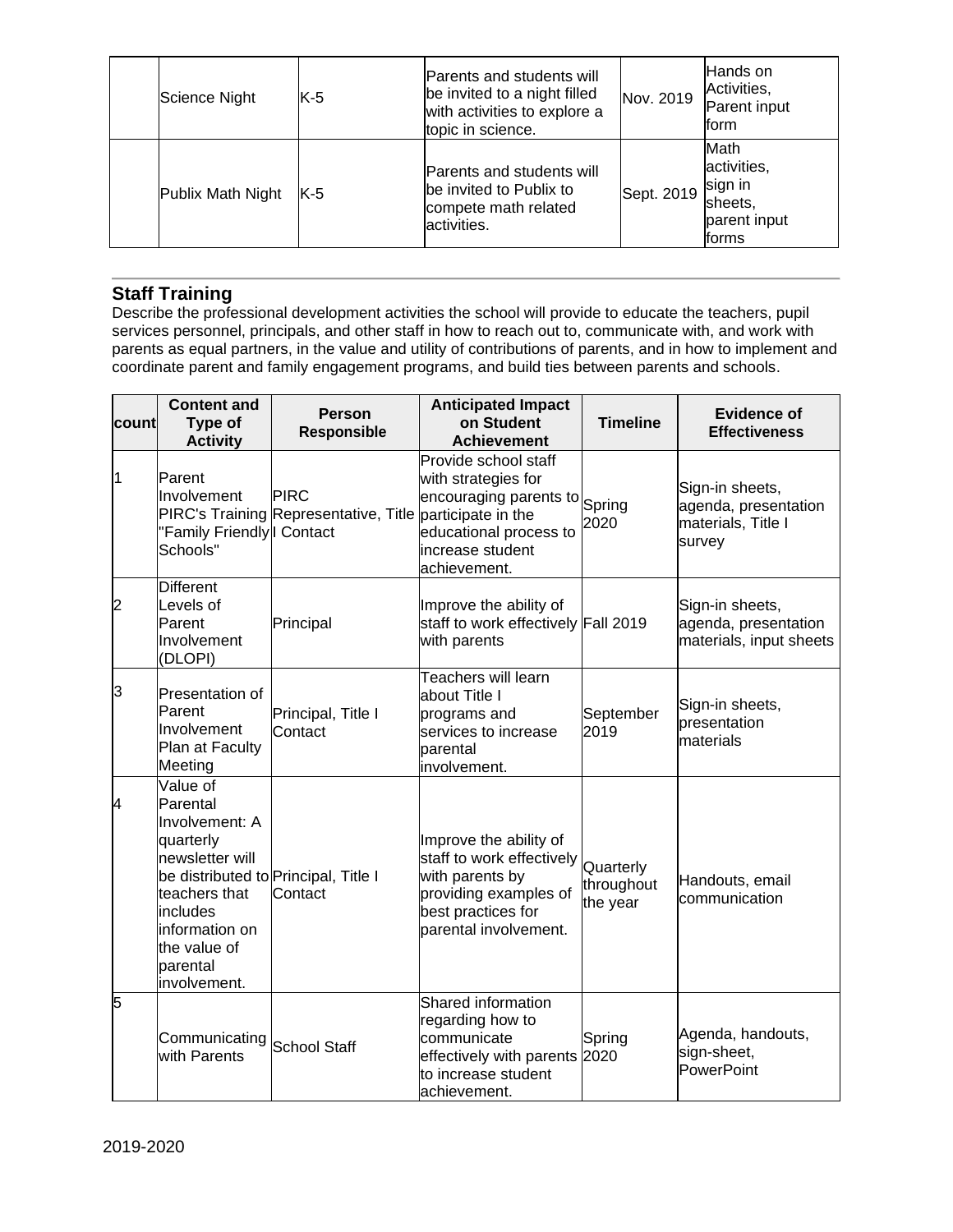#### **Other Activities**

Describe the other activities, such as parent resource centers, the school will conduct to encourage and support parents and families in more fully participating in the education of their children.

**Response:** Deltona Lakes Elementary has an area designated Resource center for parents and VIPS that is open to families daily from 7:30-2:45. The Center provides a computer with internet access that families may use. Parents have access to information to help them work with their students and are connected to community resources. Deltona Lakes Elementary hosts the "Parents to Kids" literacy program for families every year in English and Spanish pending funding. Deltona Lakes Elementary holds numerous family activities throughout the year to encourage families to take an active interest in their child's education. "Meet the Teacher" and "Open House" are held in August and September. At these events, parents meet teachers and learn about curriculum and expectations for the year. Parents are encouraged to volunteer in the classroom and to join PTA. Information on Title I programs are shared at the Annual Title I Meeting using brochures and an informational PowerPoint.

### **Communication**

Describe how the school will provide parents and families of participating children the following:

- Timely information about the Title I programs;
- Description and explanation of the curriculum at the school, the forms of academic assessment used to measure student progress, and the proficiency levels students are expected to meet;
- If requested by parents, opportunities for regular meetings to formulate suggestions and to participate, as appropriate, in decisions relating to the education of their children; and
- If the schoolwide program plan is not satisfactory to the parents of participating children, the school will include submit the parents' comments with the plan that will be made available to the local education agency.

**Response:** Information about Title I programs will be provided through newsletters, booklets/brochures, and an informational PowerPoint shown during Annual Title I meeting. The Title I Parent & Family Engagement Plan brochure and Title I booklet are provided during the meeting. PIRC information is on our website, at our front desk, and is sent home with students via backpack. Curriculum and assessment information is shared by teachers at Open House, during parent teacher conferences, and through newsletters. Assessment information is sent home to parents via backpack and is also available on our website. Parents may provide input to the school via parent input forms, the school website, interim reports, and in the student's daily planner.

## **Accessibility**

Describe how the school will provide full opportunities for participation in parent and family engagement activities for all parents (including parents with limited English proficiency, disabilities, and migratory children). Include how the school plans to share information related to school and parent programs, meetings, school reports, and other activities in an understandable and uniform format and to the extent practical, in a language parents can understand.

**Response:** Information regarding parent participation is provided to parents via school website, Connect5 phone messages, newsletters, parent/teacher conferences, workshops, and meetings. District information is available in English and Spanish. When requested, the District will provide a translator if school staff is not able to assist. Books and videos are available in Spanish to parents at the school. ESOL paraprofessionals translate information for parents over the phone and at conferences. The newsletter is translated into Spanish. There is a Parent Leadership Committee meeting for parents of ELL students. The Parents-to-Kids program is offered yearly in English and Spanish. Parents with special needs are accommodated. Deltona Lakes Elementary is handicapped accessible.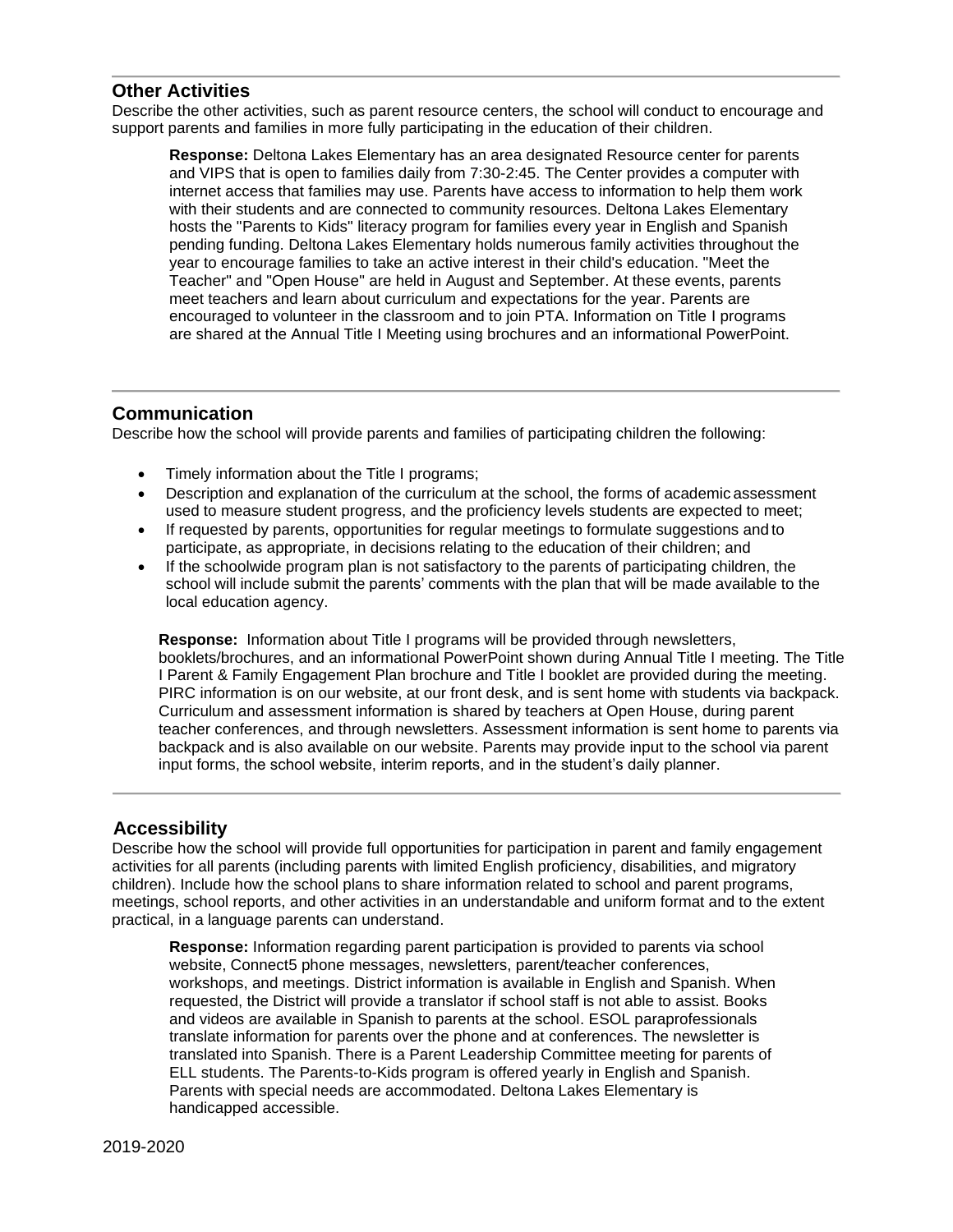# **Discretionary Activities**

Discretionary School Level parent and family engagement plan Components Check if the school does not plan to implement discretionary parent and family engagement activities. Check all activities the school plans to implement:

| Icount         | <b>Activity</b>                                                                                                                                                                                                              | <b>Description of</b><br>Implementation<br><b>Strategy</b>                                                                     | <b>Person</b><br><b>Responsible</b> | <b>Anticipated</b><br><b>Impact on Student</b><br><b>Achievement</b>                                      | <b>Timeline</b> |  |
|----------------|------------------------------------------------------------------------------------------------------------------------------------------------------------------------------------------------------------------------------|--------------------------------------------------------------------------------------------------------------------------------|-------------------------------------|-----------------------------------------------------------------------------------------------------------|-----------------|--|
| 11             | Providing necessary<br>literacy training for parents<br>from Title I, Part A funds, if<br>the LEA has exhausted all<br>other reasonably available<br>sources of funding for that<br>training [Section<br>$1118(e)(7)$ ]; and | Provide literacy<br>training to parents to<br>help their children<br>learn to read                                             | School Staff                        | <b>Provide information</b><br>on how parents can<br>help their children<br>with reading.                  | Spring<br>2020  |  |
| $\overline{2}$ | Adopting and implementing throughout the<br>model approaches to<br>improving parental<br>involvement [Section<br>1118(e)(11)]; and                                                                                           | Offer various<br>opportunities<br>year to promote<br>reading with their<br>children such as<br>Dads, Donuts and<br>Books, etc. | <b>School Staff</b>                 | Provide information<br>on how parents can<br>help their children<br>with different reading<br>strategies. | Spring<br>2020  |  |
| З              |                                                                                                                                                                                                                              |                                                                                                                                |                                     |                                                                                                           |                 |  |
| 4              |                                                                                                                                                                                                                              |                                                                                                                                |                                     |                                                                                                           |                 |  |

#### **Upload Evidence of Input from Parents**

Please provide evidence of parent input in the development of the Parent & Family Engagement Plan.

Please upload into SharePoint and keep copies for our records.

#### **Upload Parent-School Compact**

Note: As a component of the school-level parent and family engagement plan, each school shall jointly develop, with parents for all children served under this part, a parent-school compact that outlines how parents, the entire school staff, and students will share the responsibility for improved student academic achievement.

Please upload into SharePoint and keep copies for your records.

## **Upload Evidence of Parent and family engagement in Development of Parent-School Compact**

Note: As a component of the school-level parent and family engagement plan, each school shall jointly develop, with parents for all children served under this part, a parent-school compact that outlines how parents, the entire school staff, and students will share the responsibility for improved student academic achievement.

Please upload into SharePoint and keep copies for your records.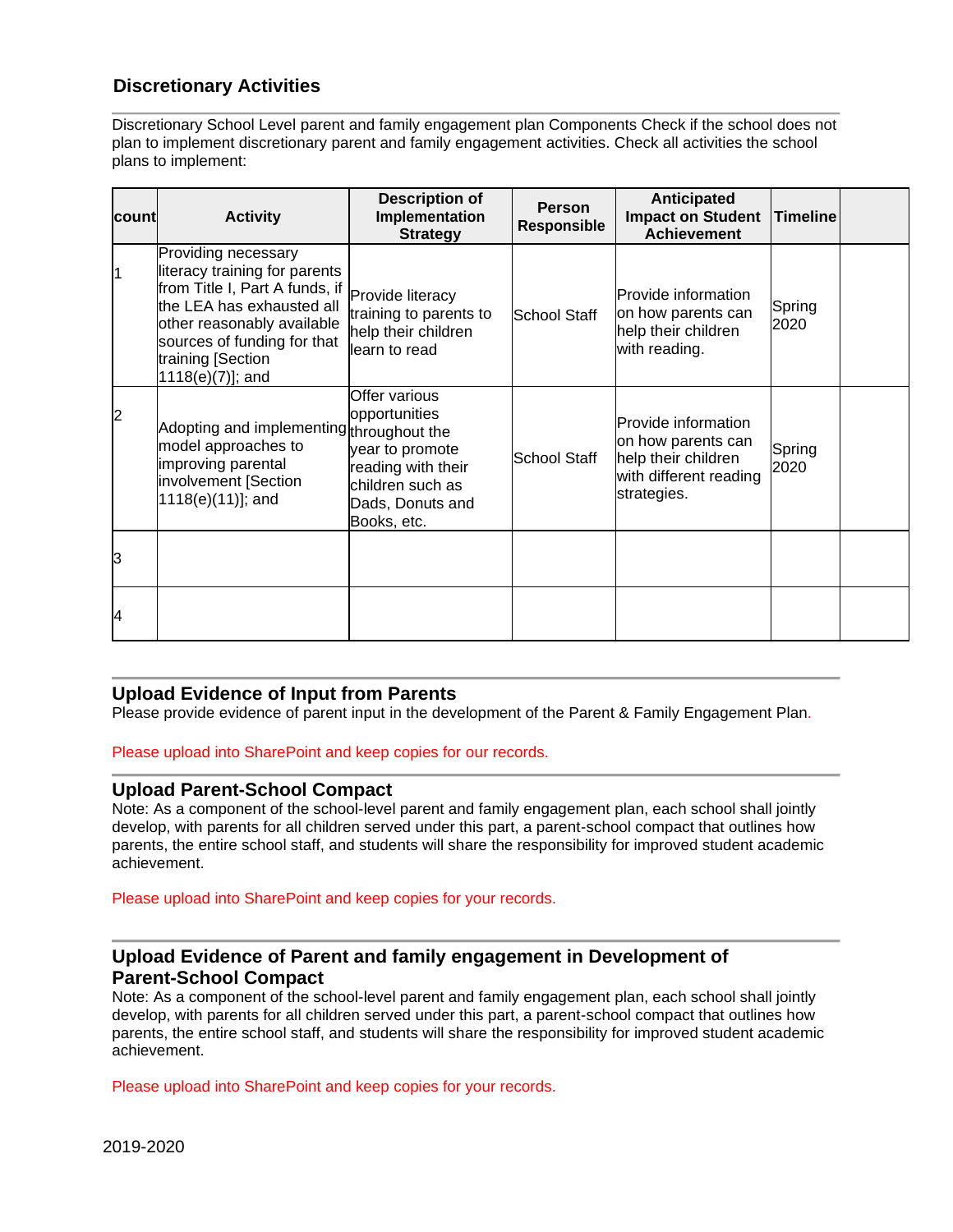### **Evaluation of the previous year's Parental & Family Engagement Plan**

# **Building Capacity Summary**

Provide a summary of activities provided during the previous school year that were designed to build the capacity of parents to help their children. Include participation data on the Title I Annual Meeting.

| coun<br>t | Content and Type of Number<br><b>Activity</b> | Οf<br><b>Activitie</b><br>S | <b>Number of</b><br><b>Participants</b> | <b>Anticipated Impact on</b><br><b>Student</b><br><b>Achievement</b>                                         |
|-----------|-----------------------------------------------|-----------------------------|-----------------------------------------|--------------------------------------------------------------------------------------------------------------|
| 1         | Annual Title I Meeting                        | 1                           | 313                                     | Provided information on Title I programs<br>at our school.                                                   |
| 2         | Open House                                    | 1                           | 343                                     | Classroom teachers presented<br>information about their classroom.                                           |
| 3         | Meet the Teacher                              | 1                           | 454                                     | Students and parents are able to<br>meet their child's new teacher.                                          |
| 4         | <b>Parent Training</b><br><b>SAC</b>          | 1                           | 20                                      | First SAC meeting to train new SAC<br>members on process.                                                    |
| 5         | Math Night                                    | 1                           | 30                                      | Literacy games were played with<br>students and parents.                                                     |
| 6         | Dads and Donuts                               | 1                           | 135                                     | Reading games were played in the<br>morning while Dads ate donuts with<br>their child.                       |
| 7         | Kindergarten<br>Orientation                   | 1                           | 20                                      | Held to introduce our new kindergarten<br>students and parents to our school.                                |
| 8         | 3rd Grade FSA<br>Information Night            | 1                           | 27                                      | 3 <sup>rd</sup> grade parents were invited to share<br>specific 3 <sup>rd</sup> grade FSA information.       |
| 9         | <b>Science Night</b>                          | 1                           | 57                                      | Parents and students were invited to a<br>night of science exploration about the<br>Sun, Moon and the Stars. |
| 10        | Publix Math Night                             | 1                           | 34                                      | Parents were invited to Publix to shop<br>and work on math related problems.                                 |
|           |                                               |                             |                                         |                                                                                                              |
|           |                                               |                             |                                         |                                                                                                              |
|           |                                               |                             |                                         |                                                                                                              |
|           |                                               |                             |                                         |                                                                                                              |

## **Staff Training Summary**

2019-2020 Provide a summary of the professional development activities provided by the school during the previous school year to educate staff on the value and utility of contributions of parents; how to reach out to,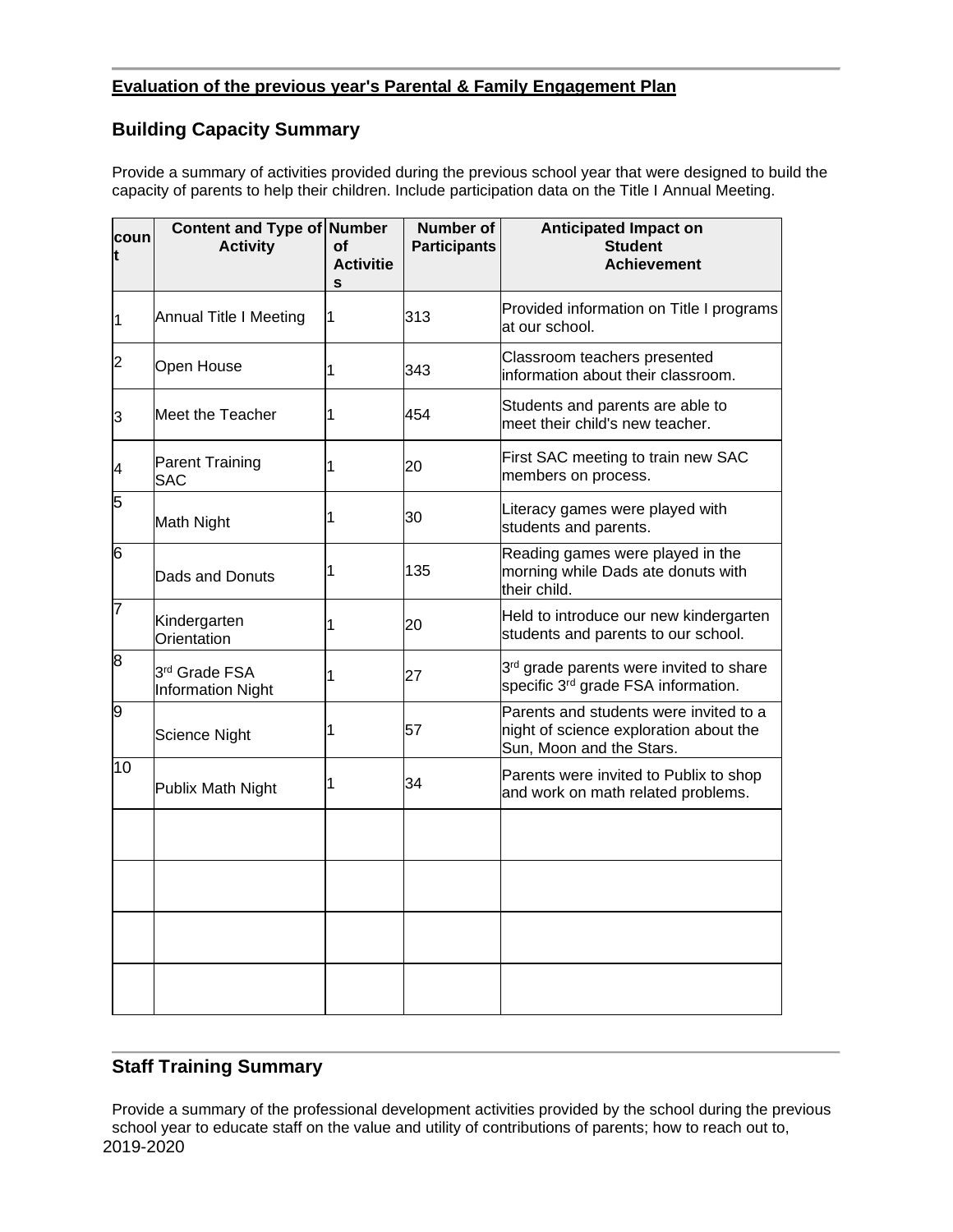communicate with, and work with parents as equal partners; the implementation and coordination of parent programs; and how to build ties between parents and the school.

| count | <b>Content and</b><br><b>Type of Activity</b>                                   | Number of<br><b>Activities</b> | Number of<br><b>Participants</b> | <b>Anticipated Impact on Student Achievement</b>                                                                                         |
|-------|---------------------------------------------------------------------------------|--------------------------------|----------------------------------|------------------------------------------------------------------------------------------------------------------------------------------|
|       | Parent<br><i>involvement</i><br>training, VIPS<br>and parent<br>resource center |                                | 67                               | Staff/teachers were given information on parents<br>resources and tips for parent involvement.                                           |
|       | Designee<br>compiles a<br>quarterly<br>newsletter                               |                                | 800                              | Keeps parents/teachers informed of what is<br>happening at school. Improve the ability of the<br>staff to work effectively with parents. |
|       | <b>Presentation of</b><br>the PFEP                                              |                                | 67                               | Teachers and parents will learn about Title I<br>programs that are available.                                                            |
| 14    | Parent<br>Involvement<br>PIRC's training                                        |                                | 10                               | Provide school staff with strategies for encouraging<br>parents participation.                                                           |

#### **Barriers**

Describe the barriers that hindered participation by parents during the previous school year in parent and family engagement activities. Include the steps the school will take during the upcoming school year to overcome the barriers (with particular attention to parents who are economically disadvantaged, are disabled, have limited English proficiency, have limited literacy, or are of any racial or ethnic minority background).

| <b>count</b>   | <b>Barrier (Including the</b><br><b>Specific Subgroup)</b>                     | <b>Steps the School will Take to Overcome</b>                                                                                                       |
|----------------|--------------------------------------------------------------------------------|-----------------------------------------------------------------------------------------------------------------------------------------------------|
|                | High number of working<br>parents in all subgroups with<br>varying long hours. | Email communication, after hour meetings and activities, use of<br>remind me texting app for parent communication and Connect 5<br>phone reminders. |
| $\overline{2}$ |                                                                                |                                                                                                                                                     |
| 3              |                                                                                |                                                                                                                                                     |
| $\overline{4}$ |                                                                                |                                                                                                                                                     |

## **Best Practices (Optional)**

Describe the parent and family engagement activity/strategy the school implemented during the previous school year that the school considers the most effective. This information may be shared with other LEAs and schools as a best practice. (Optional)

| count | Content/Purpose | Description of the Activity |
|-------|-----------------|-----------------------------|
| и     |                 |                             |
| 2     |                 |                             |